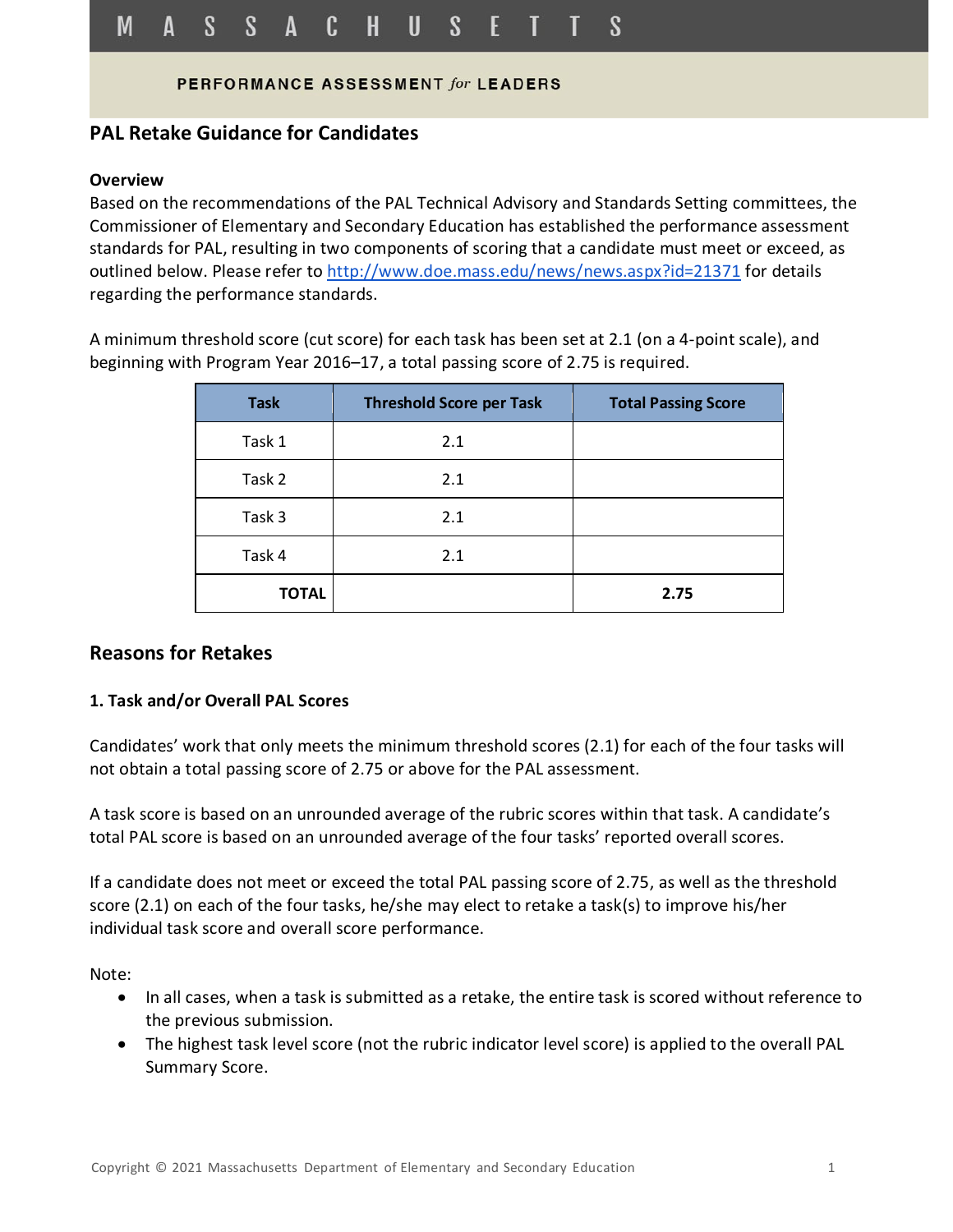Read the Guidance section below for information on when to consider a retake, and if so, for which tasks.

### **2. Condition Codes for Incomplete or Unscorable Work**

Candidates who receive an Incomplete for a task score (noted by a specific Condition Code indicating materials were not scorable), may also recreate or revise materials for resubmission. General reasons for receiving an Incomplete score include:

| <b>Condition</b> | Reason                                                                                                                 |              | <b>Associated Task(s)</b> |                         |                         |  |
|------------------|------------------------------------------------------------------------------------------------------------------------|--------------|---------------------------|-------------------------|-------------------------|--|
| <b>Code</b>      |                                                                                                                        |              | $\overline{2}$            | $\overline{\mathbf{3}}$ | $\overline{\mathbf{4}}$ |  |
| $A^*$            | Work is not blinded*                                                                                                   |              | ✓                         | ✓                       | ✓                       |  |
| B                | Does not address a priority academic area                                                                              |              | $\checkmark$              | $\checkmark$            | $\checkmark$            |  |
| C                | п<br>Does not include all supporting documents, or;                                                                    | $\checkmark$ | $\checkmark$              | $\checkmark$            | ✓                       |  |
|                  | Incorrect file provided, or;<br>п                                                                                      |              |                           |                         |                         |  |
|                  | Missing artifact or referenced artifact not submitted, or:<br>■                                                        |              |                           |                         |                         |  |
|                  | Blank artifact submitted, or;<br>ш                                                                                     |              |                           |                         |                         |  |
|                  | Inaccessible file (file could not be opened for technical reasons), or;<br>п                                           |              |                           |                         |                         |  |
|                  | Hyperlinks are provided in lieu of required evidence, or;<br>п                                                         |              |                           |                         |                         |  |
|                  | Confidentiality and Anonymity Form has not been completed or is<br>■<br>missing                                        |              |                           |                         |                         |  |
| D                | п<br>Videos are not of the appropriate length (15 minutes) or quality,<br>are edited, or are unplayable/inaudible, or; |              | $\checkmark$              | ✓                       | ✓                       |  |
|                  | Video cannot be played, or;<br>п                                                                                       |              |                           |                         |                         |  |
|                  | Video is of insufficient technical quality to view, or;<br>■                                                           |              |                           |                         |                         |  |
|                  | Video is not the required length of 15 minutes, or;<br>ш                                                               |              |                           |                         |                         |  |
|                  | Teacher or candidate is not visible in the post-observation video, or;<br>ш                                            |              |                           |                         |                         |  |
|                  | Missing translation required for videos where instruction is<br>■<br>delivered in a language other than English, or;   |              |                           |                         |                         |  |
|                  | Video is edited and is not a continuous segment<br>■                                                                   |              |                           |                         |                         |  |
| E                | Does not describe a working group and/or does not include family or<br>community input                                 |              | ✓                         |                         | ✓                       |  |
| F                | A strategy was not implemented                                                                                         |              | ✓                         |                         | ✓                       |  |
| X                | No numeric score due to Condition Code(s) elsewhere in task                                                            |              | ✓                         | ✓                       | ✓                       |  |

(\*Submissions prior to 2018–2019)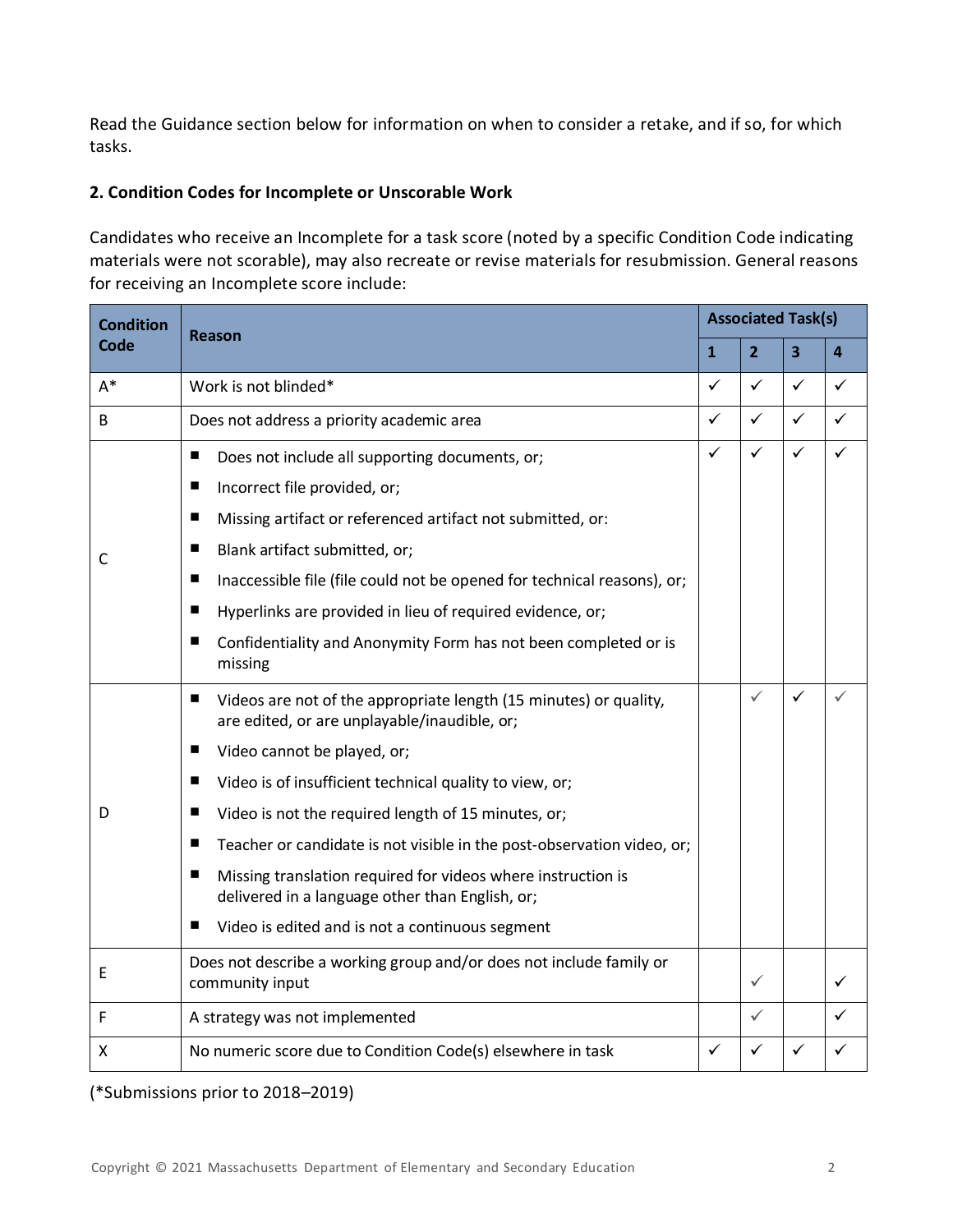Refer to the Candidate Assessment Handbook for additional details on submission requirements and condition code details.

# **Guidance**

# **General Information**

Because there are two score components, candidates will have access to two levels of score report detail.

The first is a score report that shows the detailed scoring information for each task submitted for that specific reporting date. This report shows the indicator, rubric, and task scores for each task submitted for that reporting date, and indicates by task whether the score meets the threshold requirement. From this report, candidates will also be able to access rubric language feedback based on the indicator scores.

The second is a candidate's best attempt PAL Score Summary Report, which shows the PAL Summary scoring information for the candidate's best attempt for each task. Based on the best attempt, a total PAL score is displayed that indicates whether the candidate has passed the PAL assessment by earning a total score that meets or exceeds the required total passing score in place. Note: Best attempt applies only at the task level, not at the indicator level. You cannot combine your best indicator scores across multiple submissions to determine your overall task score.

To determine which task(s) to retake, the candidate should compare his/her task scores to the taskscore threshold requirements listed above, and review a pattern of task scores to identify strengths and weaknesses. The candidate will also need to review his/her total PAL score, as compared to the Total Passing Score requirement listed above.

- If the candidate's performance is consistent across all tasks and close to the overall passing score, the candidate may choose to select just one task to retake. In this scenario, it may be in the candidate's best interest to retake the task with the lowest score.
- If the candidate's performance is consistent across all tasks but far from the overall passing score, then the candidate may be best advised to select two or more tasks to retake.
- If the candidate's scores are inconsistent across the four tasks—with one or two strong scores—it may be best advised for the candidate to retake the task(s) with the lower scores.

# **Retakes Based on Scored Tasks**

Retakes of scored tasks that did not meet the minimum threshold for the task or the total PAL summary score must include new or substantially revised artifacts and commentaries where original candidate responses are required. Note that candidates may resubmit supporting documents by category (e.g., school or district data, a school plan, or other required components not originated by the candidate) without revision.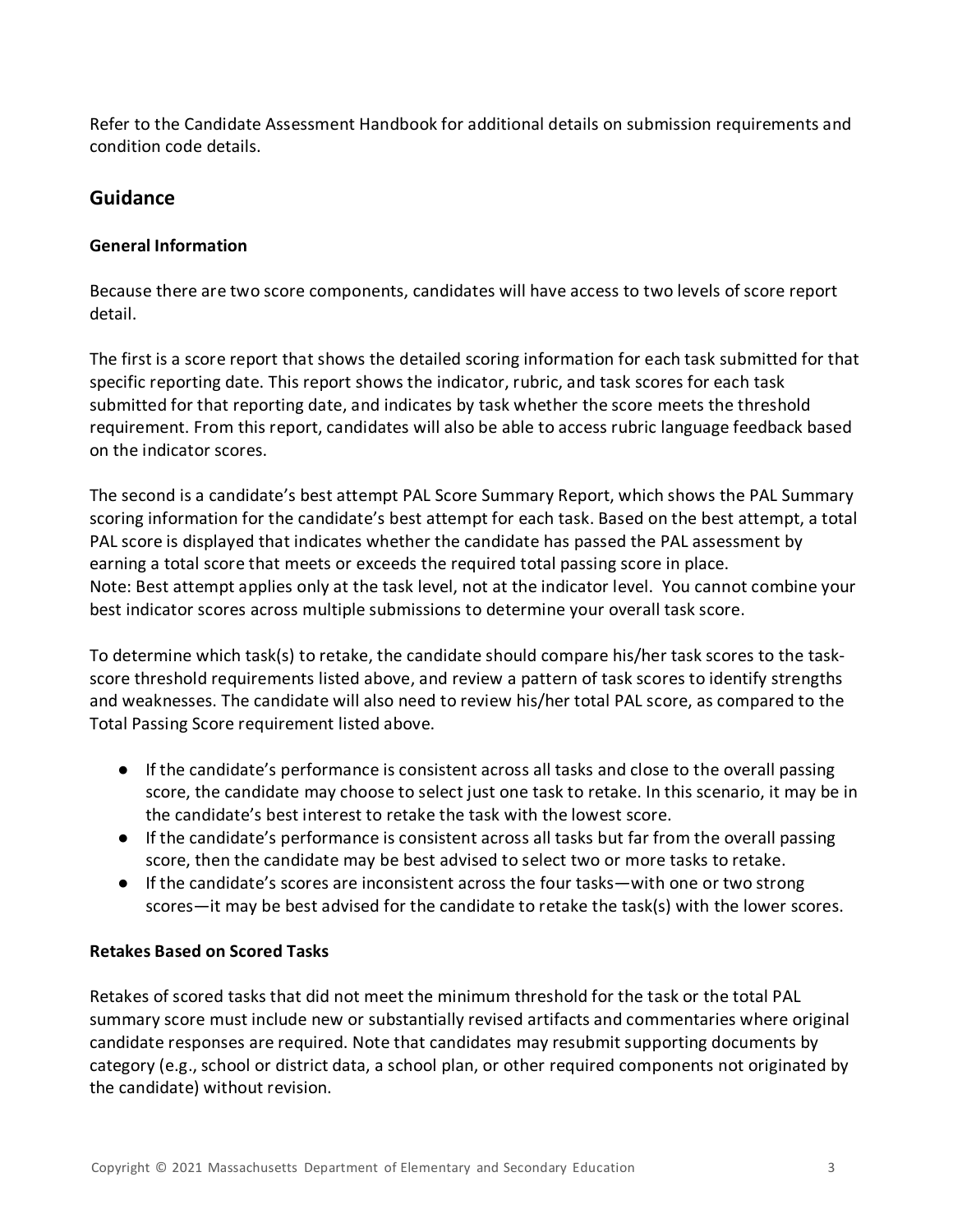In preparing new or revised materials, candidates must refer to the current PAL Candidate Assessment Handbook, paying close attention to the task(s) for which new or revised work is being prepared. Candidates are strongly encouraged to review the components of each task and carefully review each artifact against the instructions and rubrics prior to submission, to ensure relevance, completeness, and adherence to rubric and indicator language.

Within each task, note the Artifacts, Documents, and Commentary requirements. Further, carefully review the progression of rubric text differentiating the rubric scores among "Beginning," "Developing," "Meeting," and "Exceeding."

For example, in Rubric 1c, ask yourself, "*To what extent* do I use feedback in analyzing and planning for the priority academic area?" There are two individual indicators in Rubric 1c designed to expand on this guiding question. These indicators signal specific criteria against which your submitted materials will be scored. Thoroughly review, for example, the distinction between a Beginning effort and the descriptions that would indicate an Exceeding score.

### **Retakes Based on Incomplete Scores**

Candidates electing to retake a task or tasks based on a prior incomplete submission should carefully review all PAL requirements, individual task components, the Condition Codes that were applied, and specifications for each required artifact. Please see the *Condition Codes for Incomplete or Unscorable Work* table above.

Candidates who receive Condition Code(s) (indicating materials were not scorable) may recreate or revise materials for a retake that specifically address the reason(s) for receiving the Condition Code(s). Retake submissions that rectify condition codes A, C, D, or X (e.g., video was unplayable, non-blinded materials) may include previously submitted materials in addition to specifically addressing the reason(s) for condition codes being applied. In all other condition code cases (B, E or F), the candidate must submit new or revised materials that address the reason(s) for the condition codes.

All tasks:

- Are my materials appropriately blinded with all candidate, school, staff, and student identifying information removed?
- Is my submission addressing a priority academic area for the school?
- Is my submission complete in that it contains all supporting documents in each category? Hyperlinks provided in lieu of required uploads are not permissible.
- Have I reviewed all materials to check for blank files? Have I reviewed all materials to ensure file quality (files can be opened without error)?
- Does my submission describe any and all points of collaboration with any other individual(s), include the rationale or purpose of the collaboration, and clearly state my role in the collaboration and the role(s) of my collaborators? Have I provided appropriate attribution(s), so that scorers are able to differentiate my original work from the work of others?